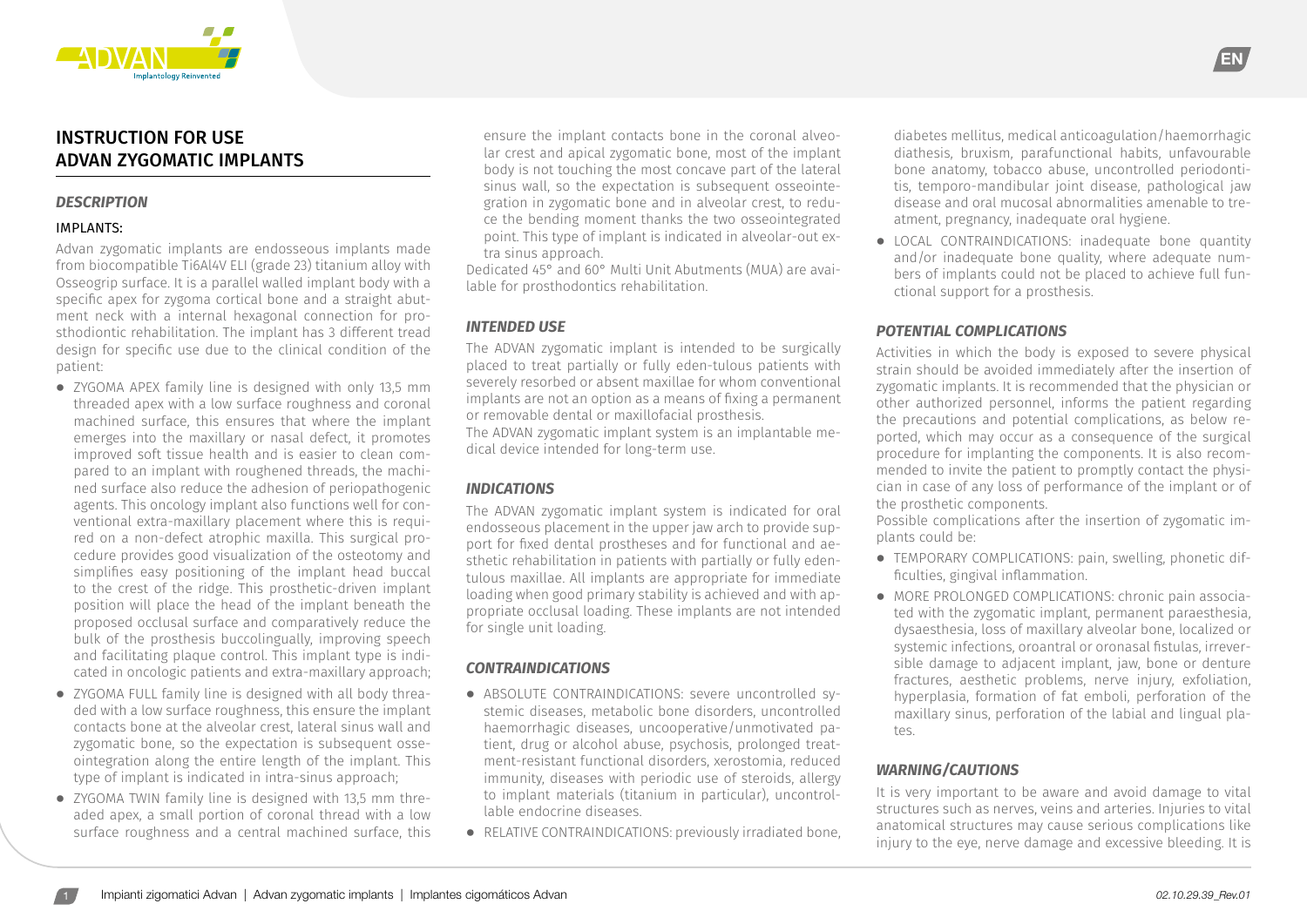

essential to protect the infraorbital nerve. Failing to identify actual measurements relative to the radiographic data could lead to complications.

The zygomatic implant is part of an overall concept and must be used only with the original components and surgical instruments, following the instructions and recommendations of the relevant surgical manual. The use of non original components, or produced by third parties can severely affect the implant function. The implant must not be used after the printed expiry date (see label). The implants must be stored in the original packaging in a dry room, protected from direct sunlight and at room temperature. Advan does not accept any responsibility for resterilized implants, independent of whom has carried out resterilization or by which method. A previously used or non-sterile implant should not be implanted under any circumstance. Product re-use would expose patients to high risks, such as cross infection, lack of osseointegration and implant functional failure. If the original packaging is damaged, the contents will not be accepted and replaced by Advan.

#### *DIRECTIONS FOR USE*

The following descriptions are not sufficient for immediate use of the Advan zygomatic implants.

Zygomatic implants should be used only by dentists, physicians, and surgeons trained to the use of the zygomatic implant system.

It is strongly recommended that clinicians, new as well as experienced implant users, always go through special training before undertaking a new treatment method.

Advan offers specific formation for clinicians of various levels of knowledge and experience. For more information please visit www.advanimplantology.com.

Working the first time with a Advan opinion leader for zygomatic implants is recommended. Advan invites beginners in zygomatic implantology at the international training center for this purpose.

#### PRINCIPLES OF TREATMENT PLANNING:

Careful clinical and radiological examination of the patient has to be performed prior to surgery to determine the psychological and physical status of the patient. It is highly recommended to perform a medical CT scan or a CBCT (cone beam CT) analysis prior to the final treatment decision.

#### SELECTION CRITERIA/INDICATIONS:

The patient must have clinically symptom-free sinuses, no pathology in associated bone and soft tissue and completed all necessary dental treatment.

Special attention has to be given to patients who have local or systemic factors that could interfere with the healing process of either bone or soft tissue or the osseointegration process (e.g., cigarette smoking, poor oral hygiene, uncontrolled diabetes, orofacial radiotherapy, steroid therapy, infections in the neighbouring bone). Special caution is advised in patients who receive bisphosphonate therapy.

In general, implant placement and prosthetic design must accommodate individual patient conditions. In case of bruxism or not favorable jaw relationships reappraisal of the treatment option may be considered.

With respect to pediatric patients, routine treatment is not recommended until the end of the jawbone growth phase has been properly documented.

Pre-operative hard tissue or soft tissue deficits may yield a compromised aesthetic result or not favorable implant angulation.

WARNING: Advan zygomatic implant treatments may be performed under local anaesthesia, IV-sedation or general anaesthesia.

#### STERILE PACKAGING:

WARNING: when taking the implant out of its sterile packaging, appropriate aseptic technique should be followed.

WARNING: the sterile packaging must be opened only immediately before the operation. Prior to implant insertion, check that the sterile packaging is undamaged. If the sterile packaging is damaged, the implant sterility can be affected. It is advisable to have a corresponding replacement product available before starting the operation.

The implant package includes an outer cardboard box and a blister pack containing the vial with the implant. The box must be opened by the non-sterile operator breaking the seal and then he has to remove the sterile blister and finally remove the heat-sealed Tyvek lid. Then the sterile operator can remove the sterile vial containing the implant or drop it

onto the sterile field. To withdraw the implant from the sterile vial the sterile operator should gently remove the cap (do not unscrew and do not pull roughly upwards).

EN

#### SURGICAL TECHNIQUE:

To begin exposure of the lateral maxillary wall, a full thickness mucoperiosteal flap is reflected following a crestal incision with bilateral distal vertical releasing incisions over the tuberosity areas.

Warning: It is imperative to be aware of vital structures including nerves, veins and arteries during the surgical exposure of the lateral maxillary wall. Injuries to vital anatomic structures can lead to complications including injury to the eye as well as extensive bleeding and nerve-related dysfunction.

Caution: It is essential to identify and protect the infraorbital nerve.

For direct visualization of the lateral maxillary wall as well as the fronto-zygomatic notch area, a retractor is placed in the fronto-zygomatic notch with lateral retraction.

To assist in direct visualization of the drills during the preparation of the osteotomy, a "window" is made through the lateral maxillary wall. Attempt to keep the Schneiderian membrane intact, if possible.

Begin the trajectory of the implant at the first-second bicuspid area on the maxillary crest, follow the posterior maxillary wall and end at the lateral cortex of the zygomatic bone slightly inferior to the fronto-zygomatic notch.

Drilling procedure: The ratio of the handpiece used is 20:1 at a speed of max. 2000 rpm. Drill under constant and profuse irrigation by sterile saline at room temperature.

Caution: The Drill guide may be used during the preparation of the osteotomy to avoid contact of the rotating drill with the adjacent soft tissues. Injury to the tongue, corner of the lips and or other soft tissues may occur if the drill shaft is unprotected.

Depth measurement system: The parallel drills have a true depth measurement system. All drills and components are marked to prepare the site to the correct depth and obtain a secure and predictable position.

Caution: Avoid lateral pressure on drills during implant-site preparation. Lateral pressure may cause drill fracture.

Caution: Verify that drills lock in the handpiece before star-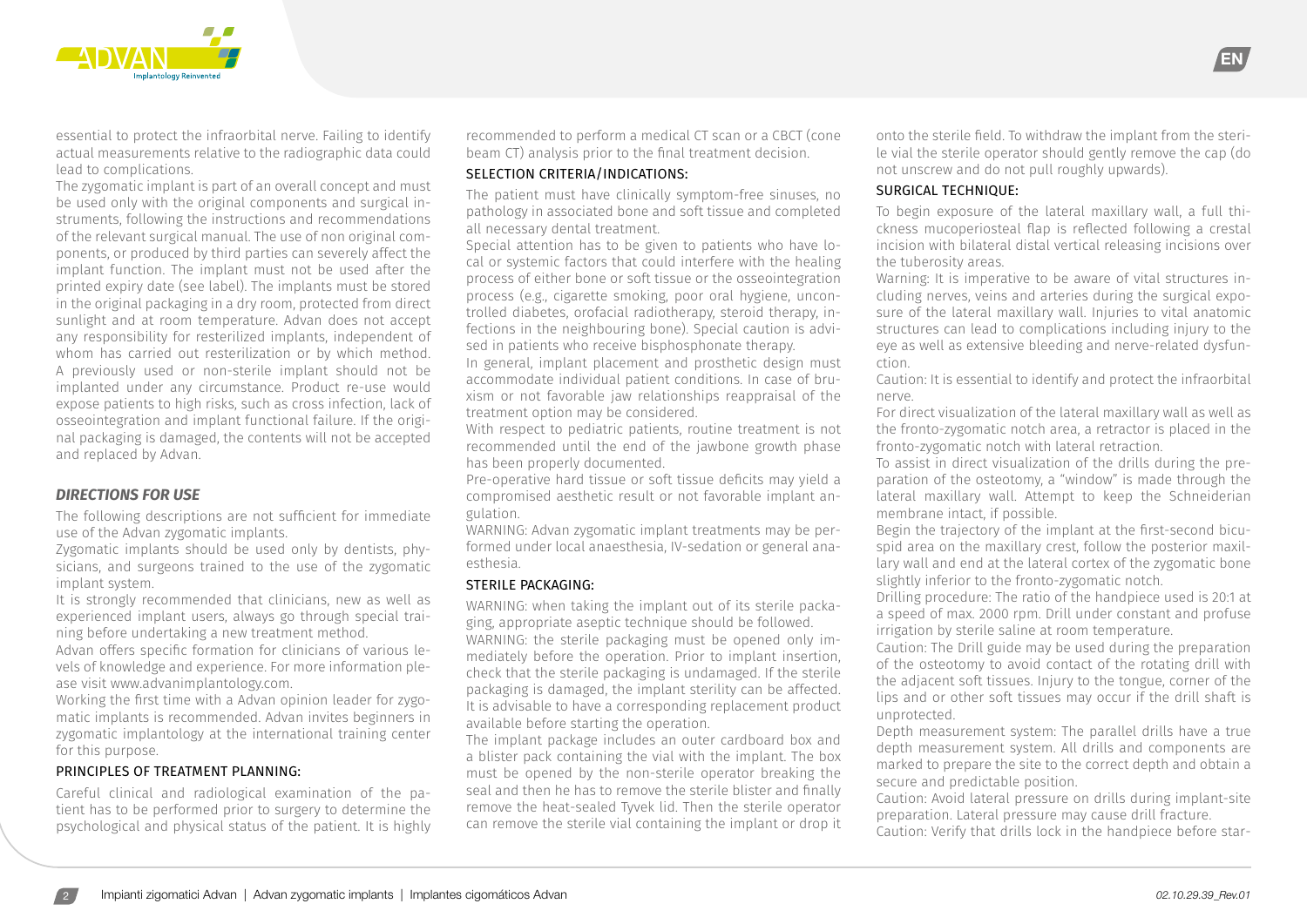

ting any drilling. A loose drill may accidentally harm the patient or members of the surgical team.

Caution: Verify that all interconnecting instruments lock properly before intraoral use to prevent accidental swallowing or aspiration.

Drilling Sequence: The initial osteotomy is made using the Advan Round Bur and the Advan Twist Drill 2.9 mm, followed by the Advan Twist Drill 3.5 mm and Advan Twist Drill 4.2 mm. Caution: Ensure correct angulation and avoid drill wobble, as this can inadvertently widen the preparation site.

Caution: If the sinus membrane cannot be kept intact during osteotomy preparation, carefully irrigate away debris when inserting the implant. Any mucosal remnants in the bone site may prevent osseointegration of the implant.

Use the Advan depth indicators to determine the length of the Advan zygomatic implant to be placed. Copious irrigation of the sinus is recommended prior to implant placement. Plan to insert the implant as posteriorly as possible, with the implant head as close to the alveolar crest as possible (typically in the 2nd premolar region.) Anchorage of the implant will be achieved by entering the base of the zygoma bone (the posterior-lateral portion of the maxillary sinus roof), engaging through the lateral cortex of the zygoma below the fronto-zygomatic notch. Depending on the anatomy of the patient, the implant body may be positioned inside or outside the maxillary sinus.

Note: Adjustment to this implant placement may be considered due to anatomical variations in the maxilla as well as the maxillary sinus

#### IMPLANT PLACEMENT.

Insert implant with drilling unit: The implant may be inserted using an implant driver and the drilling unit at 20 Ncm insertion torque. Increasing the insertion torque up to maximum 50 Ncm may be used for the complete seating of the implant. Once an insertion torque of 40 to 50 Ncm is reached, the Advan Handle may be used. Disengage the implant driver with Handpiece. Now connect the Advan Handle to the Implant Driver Wrench Adapter and insert into the implant. Rotate the Advan Handle clockwise until the desired depth and head position are achieved.

Confirm through the "window" of the lateral maxillary wall the correct insertion angle of the implant while continuing through the sinus until the implant apex engages in the zygomatic bone.

#### TIGHTEN MANUALLY:

Disengage the implant driver with Handpiece. Now connect the Advan Handle to the Implant Driver Wrench Adapter and insert into the implant. Rotate the Advan Handle clockwise until the desired depth and head position are achieved. Caution: When using the Advan Handle, applying excessive torque can distort or fracture the implant connection. Perform copious irrigation of the apical portion of the implant (the subperiosteal portion of the zygomatic bone) prior to the removal of the retractor from the fronto-zygomatic notch.

The premaxillary implants are placed following the conventional protocol for placement of implants.

For Immediate Function, the implants should be able to withstand a final torque between 35–45 Ncm. For two-stage protocol relieve the denture over the implants.

Caution: Advan zygomatic implants may be tilted up to 45° relative to the occlusal plane. When used with angulations between 30° and 45°, the following applies: the tilted implant must be splinted; a minimum of 4 implants must be used when supporting a fixed prosthesis in a full edentulous arch. After the implant installation, the surgeon's evaluation of bone quality and primary stability will determine when implants may be loaded. Lack of adequate quantity and/or quality of remaining bone, infection and generalised diseases may be potential causes for failure of osseointegration both immediately after surgery, or after osseointegration is initially achieved.

Bending moment: forces that cause bending moment are known to be the most unfavourable, as they can potentially jeopardise the long-term stability of an implant-supported restoration. In order to decrease bending moment, the distribution of forces should be optimised by cross-arch stabilisation, minimising distal cantilevers, having a balanced occlusion as well as decreased cuspal inclination of the prosthetic teeth.

Caution: Use only Advan zygomatic abutment, there are dedicated MUA 45° and 60° available for this implant.

For additional information on surgical procedures please consult the Advan zygomatic implant surgical guidelines (request latest version from a Advan representative)

## *GENERAL HANDLING, CARE AND MAINTENANCE OF THE SURGICAL INSTRUMENTS*

WARNING: the clinical success of the surgical procedure of inserting a zygomatic implant requires the use of instruments in perfect condition.

Care and maintenance of instruments are crucial for a successful treatment. Sterilised instruments not only safeguard your patients and staff against infection and cross-infection but are also essential for the outcome of the total treatment. Because of the small size of components, care must be taken that they are not swallowed or aspirated by the patient. It is recommended to use a rubber dam in order to prevent inhalation of loose parts.

Please read the instructions on technical sheet for surgical kit use and maintenance.

#### *DOCUMENTATION AND TRACEABILITY*

Advan recommends full clinical, radiological, photographic and statistical documentation. Each implant can be traced using the reference and lot number. The adhesive label on the outer box contains all the appropriate data. The same information can be found on the blister label and on the vial. Inside the box on the Tyvek surface there are three detachable stickers, intended to be placed onto the patient documentation. Contact Advan, national distributors or sales reps in order to have the patient implant passport.

#### *DISCLAIMER OF LIABILITY*

This product is part of an overall concept and may only be used in conjunction with the associated original products (according to Advan's instructions and recommendation). Non-recommended use of products made by third parties in conjunction with Advan products will void any warranty or other obligation, express or implied, of Advan. The user of Advan products has the duty to determine whether or not any product is suitable for the particular patient and circumstances.

Advan disclaims any liability, express or implied, and shall have no responsibility for any direct, indirect, punitive or

EN